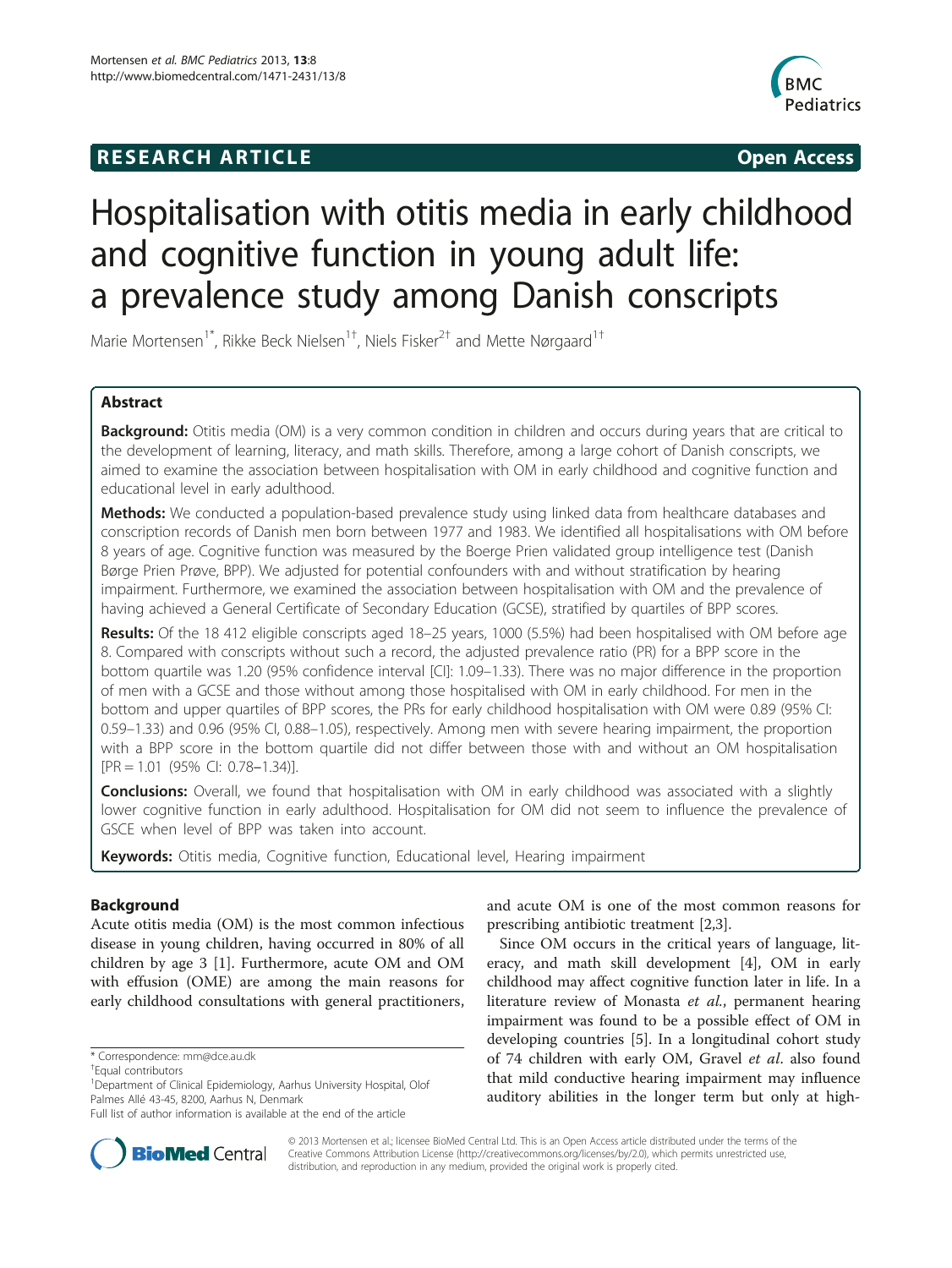frequency thresholds [\[6](#page-6-0)]. Moreover, in a prospective cohort study of 73 children with congenital deafness, Coletti et al. demonstrated improved auditory, speech language, and cognitive performances in children who received a cochlear implant prior to 12 months of age compared with children implanted later [[7\]](#page-6-0). Children with mild to moderate permanent hearing loss are at risk for later effects on language and academic development [[8\]](#page-6-0). In a meta-analysis Roberts et al. found no to very small effect of OM to speech and language development in most children [[9\]](#page-6-0). These findings imply an association between hearing impairment and cognitive function.

However, the long-term consequences of OM are inadequately understood, and data on the association between OM in early childhood and cognitive function in adulthood are sparse and contradictory. For instance, Bennett et al. followed a birth cohort of 1000 children into their teens and found that a history of early middle ear disease appeared to affect reading ability, verbal intelligence quotient, and behavior problems [[10\]](#page-6-0). In contrast, Zumach et al. found in a cohort study of 65 children that OM in early childhood was associated with hearing impairment, which decreased language comprehension and language skills at age 2, but not at age 7 [[11\]](#page-6-0). Similarly, Grievink et al. found no correlation between the effects of OME and linguistic ability at age 7 in a cohort of 305 children [\[12](#page-6-0)]. In addition, the prospective study of 698 children by Johnson et al. found that prolonged OME was associated with decreased cognitive function at age 3, but that this association was not found by ages 5–7 [[13\]](#page-6-0). Finally, in a prospective study of 241 children at 3 years of age, Paradise et al. found no correlation between the duration of OME and verbal aspects of cognition [[14](#page-6-0)].

As cognitive function has been examined predominantly in early childhood and with school-age children, whether or not OM in early childhood and its possible impact on cognitive function also affects the level of education achieved is also not fully clarified [\[10-14](#page-6-0)]. Along these lines, a previous study by Welch and Dawes found no association between early childhood middle ear disease and adult measures of education [\[15](#page-6-0)].

Therefore, we examined the association between hospitalisation with OM in early childhood and cognitive function and educational level in young adult life using a large Danish army conscript data registry.

## Methods

We conducted a prevalence study based on registry data collected in the Fifth Military Conscription District of Denmark, which includes the former counties of North Jutland and Viborg (population approximately 700 000). We included all men born as singletons from January 1, 1977, to December 31, 1983, who registered

in the Fifth Military Conscription District from 1997 to 2003. Evaluation at the military draft board is mandatory for all Danish men aged 18–20 years. Men must register with authorities in one of the country's conscription districts, which were determined by their place of residence at age 18. During registration, men can report conditions that potentially preclude military service. Draft board physicians verify these reports and men with a verified condition are exempted from military duty without further examination. Documentation for the diagnosis leading to exemption is filed in the Conscript Registry and coded according to the 10th revision of the International Classification of Diseases (ICD-10) [\[16](#page-6-0)].

### Otitis media

We used the civil registration number (a unique personal identifier assigned at birth) to link data from the Conscript Registry to information on previous hospitalisations for OM recorded in the Danish National Registry of Patients (DNRP) [\[17\]](#page-6-0). The DNRP contains data on all hospitalisations in Denmark since 1977, including civil registration numbers and diagnoses coded according to the *Inter*national Classification of Diseases eighth revision (ICD-8) until 1994, and the tenth revision thereafter [\[16\]](#page-6-0).

We defined hospitalisation with OM as at least one hospital diagnosis of OM (ICD-8 codes 381 and 382) registered before the age of 8, since the prevalence of OM among Danish children is highest in this age group [\[18](#page-6-0)]. Thus, we included cases of OM with and without mastoiditis, acute OM, OME, and chronic suppurative OM. Hereafter, OM refers to any of these different types of OM.

## Cognitive function and educational level

All men who attend the evaluation at their military draft board must take a 45-minute group intelligence test, the Boerge Prien test (Danish Børge Prien Prøve, BPP), which has been used since 1957 by Danish military draft boards [[19\]](#page-6-0). The test includes four time-limited subtests: letter matrices, verbal analogies, number series, and geometric figures. The single final score is the sum of correctly answered items (range: 0–78). BPP scores correlate to a large extent with scores in the Wechsler Adult Intelligence Scale (WAIS) (correlation coefficient  $= 0.82$ ), although the BPP is a group test and the WAIS is an individuallyadministered test. Nevertheless, both tests are assumed to measure general intelligence [[19](#page-6-0)]. From the conscript records, we also obtained information on whether the conscripts had achieved or were currently achieving the General Certificate of Secondary Education (GCSE), which is typically achieved at the age of 18 or 19 in Denmark.

#### Covariates

We obtained information on gestational factors from the Danish Medical Birth Registry, which has tracked all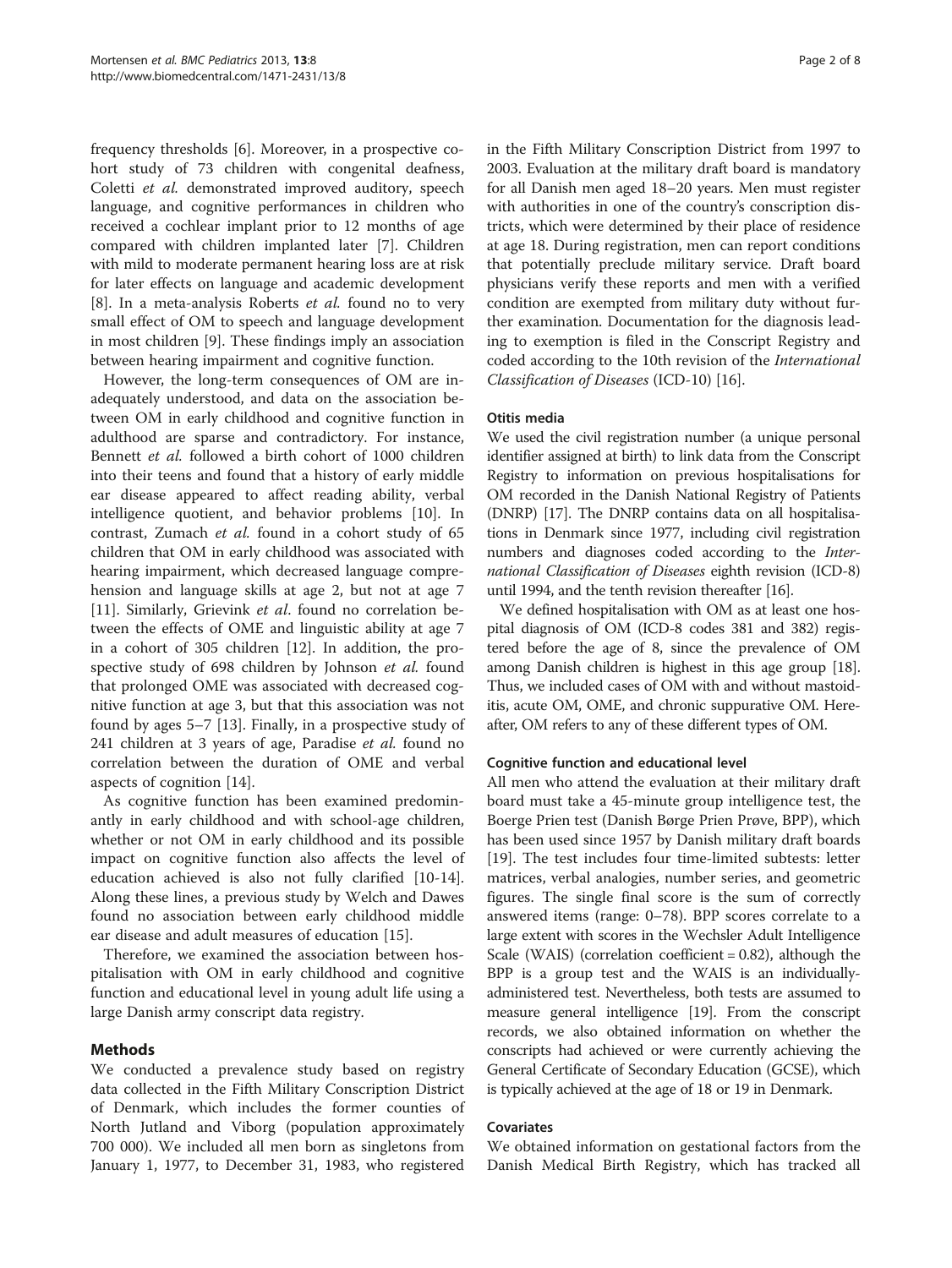births in Denmark since January 1, 1973 [[20\]](#page-6-0). The information is derived from birth notification forms completed by midwives attending the birth. Variables include civil registration number, date and place of birth, gestational age, birth weight, maternal parity, and, since 1978, information on maternal marital status and Apgar score.

Given that permanent hearing impairment may be a consequence of OM in developing countries [[5\]](#page-6-0) and hearing impairment is also associated with cognitive function [\[7,8](#page-6-0)], we obtained information on hearing from conscript records. At the conscript examination an audiometric test is performed. The recording of the audiogram measurements are undertaken at frequencies 500, 1000, 2000, 3000, 4000, 6000 and 8000 Hz. Initial screening are carried out equivalent to 20 decibel [\[21](#page-6-0)]. Hearing is classified on a scale from 0–5 (severe hearing impairment to no hearing impairment). To improve the precision of the estimates, we collapsed the scale into severe hearing impairment (0–3), moderate hearing impairment (4), and no hearing impairment (5).

## Statistical analysis

We first constructed a box-and-whisker plot of BPP score distributions according to age at first hospitalisation for OM. We defined low cognitive function as a BPP score in the bottom quartile and used a logbinomial regression to estimate crude and adjusted prevalence ratios (PRs) for a BPP score in this quartile, according to age at first hospitalisation for OM [[22\]](#page-6-0). PRs for a BPP score in the bottom quartile were estimated and stratified according to hearing impairment measured at the time of conscription examination.

The following possible confounding factors were included as identified from the literature: birth order (0, 1, 2, 3+), maternal age  $(\leq 20, 21-35, >35$  years), marital status (married/unmarried), 5-minute Apgar score (<7, 7–10), gestational age, a composite variable derived from gestational age and birth weight [small for gestational age (SGA) or not] [[23](#page-6-0)], and hearing score at conscription (severe, moderate, or no hearing impairment). In the regression analysis all variables were entered as sets of indicator variables. In a separate analysis we additionally adjusted for a previous diagnosis of febrile seizures or epilepsy. We examined PRs for OM hospitalisation and GCSE stratified into four quartiles by BPP score. To avoid loss of observations, missing values were estimated using multiple imputations, such that five imputed datasets were created and analysed with their averages serving as the estimates [[24,25\]](#page-6-0). The regression model used for imputation included variables for gestational age, SGA or non-SGA, birth order, maternal age, marital status, and Apgar score 5-minutes after birth [\[26\]](#page-6-0). Confidence intervals (CI) around these estimates reflect uncertainty both about the value of the PRs and about the imputed values.

There was a lack of cognitive data on the exempted men because many of the conscripts (11.9%) were exempted from draft board examination. To quantify this potential selection bias, a sensitivity analysis was performed in which the regression analyses were repeated with imputation of BPP scores for all the 2470 exempted men. To assess the maximal impact of a potential selection bias, the regression analyses for the worst case scenario and best case scenario was repeated assuming that all exempt men had a BPP score in the bottom quartile and no exempt men had a BPP in the bottom quartile, respectively. Model-estimated PRs were compared with corresponding pooled Mantel-Haenszel (non-parametric) estimates. In an additional analysis, all men with a previous diagnosis of meningitis were excluded (68 men out of 18 412 in the study population).

Data were analysed using Stata software, version 11.2 (Stata, 4905 Texas, USA).

The study was approved by the Danish Data Protection Agency [\(http://www.datatilsynet.dk/english/,](http://www.datatilsynet.dk/english/) record no. 2011-41-5807). Data were obtained from the Conscript Registry, Danish Medical Birth Registry, and the DNRP. According to Danish legislation the study did not require permission from a Scientific Ethical Committee.

## Results

#### Descriptive data

A total of 21 051 men born as singletons during the 1978–1983 period were registered in the Fifth Conscription District of Denmark. Of these, 161 (0.8%) had been hospitalised with OM after the age of 8. Of the eligible men, 2470 (11.7%) were exempt from draft board evaluation for health reasons. BPP scores were missing for 8 of the 18 420 non-exempt men (0.04%), leaving 18 412 men in the analysis (descriptive data are presented in Table [1\)](#page-3-0). Of these, 1000 men (5.4%) had been hospitalised with OM before age 8.

The prevalence of exemption prior to draft board evaluation was 20% for men hospitalised with OM in early childhood and 11% for men with no record of a hospitalisation with OM.

For the non-exempt conscripts, the median BPP scores were 42 (interquartile range: 35–48) for men with an OM hospitalisation and 44 (interquartile range: 38–50) for men without an OM hospitalisation (Table [1](#page-3-0)). Most cases of hospitalisation with OM (37%) occurred in the second year of life. The median BPP scores varied between 41 and 44 (see Figure [1](#page-4-0)) when stratified according to age at first hospitalisation with OM.

#### Prevalence ratios for Boerge Prien test (BPP) scores

The prevalences of BPP scores in the bottom quartile (score  $\leq$ 37) were 31.2% (312/1000) for men hospitalised with OM in early childhood and 25.1% (4370/17 412) for men without such a hospitalisation.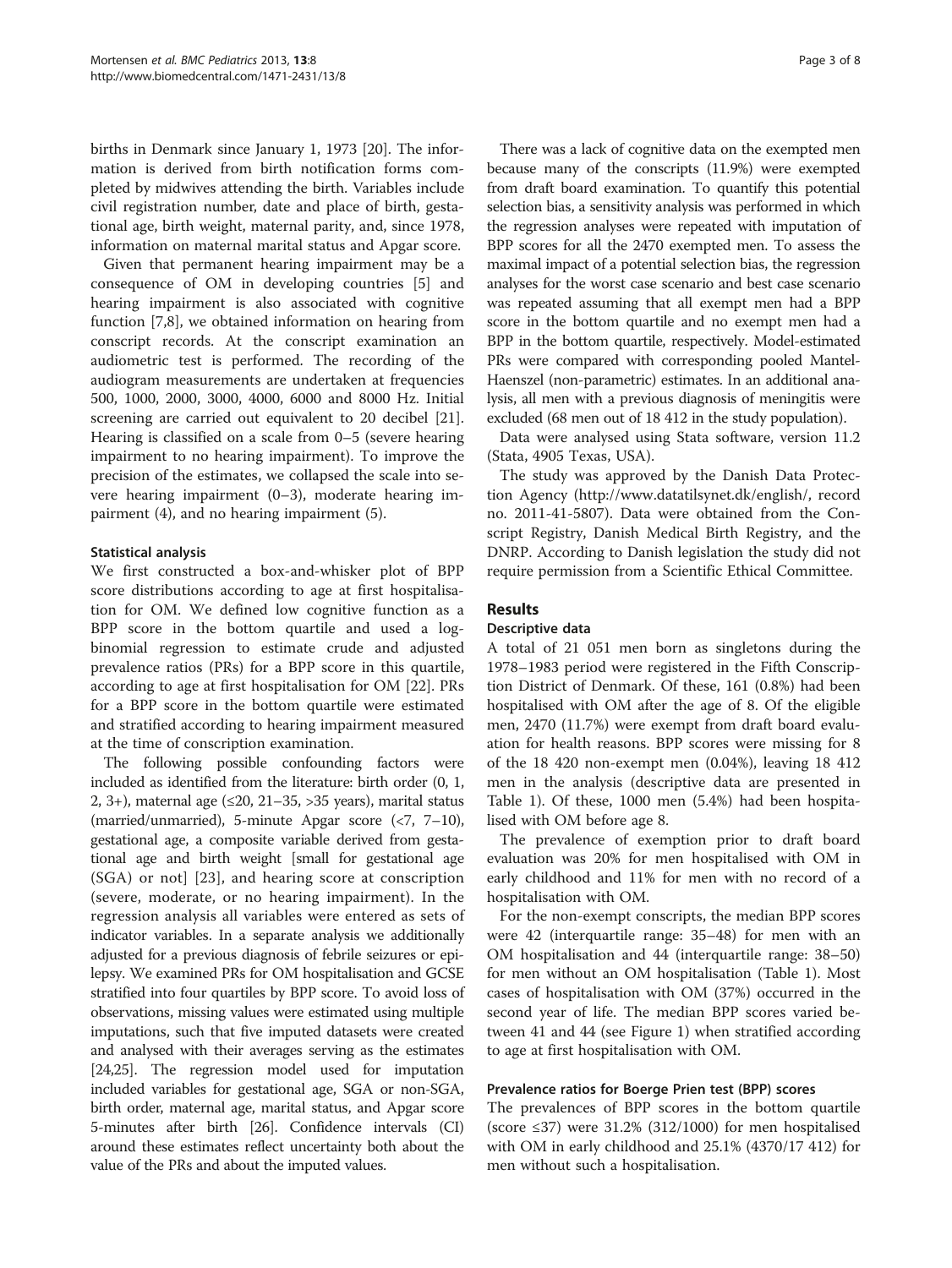### <span id="page-3-0"></span>Table 1 Characteristics of conscripts, who were evaluated at the draft board and had a Boerge Prien test (BPP)

| <b>Variables</b>                                       | Otitis media hospitalisation in childhood |                  |                  |  |
|--------------------------------------------------------|-------------------------------------------|------------------|------------------|--|
|                                                        | Yes                                       | No               | <b>Total</b>     |  |
| Men evaluated by the draft board, n (%)                | 1000 (5.4%)                               | 17 412 (94.6%)   | 18 412 (100%)    |  |
| BPP score, median (interquartile range)                | 42 (35-48)                                | 44 (38-50)       | 44 (38-50)       |  |
| Proportion with a BPP score in the bottom quartile (%) | 312 (31.2%)                               | 4370 (25.1%)     | 4682 (25.4%)     |  |
| Birth weight in grams, median (interquartile range)    | 3450 (3125-3760)                          | 3510 (3160-3875) | 3500 (3150-3875) |  |
| Gestational age, no. (%)                               |                                           |                  |                  |  |
| Preterm (<37 weeks)                                    | 53 (5.3%)                                 | 648 (3.7%)       | 701 (3.8%)       |  |
| Term (31–41 weeks)                                     | 708 (70.8%)                               | 12 762 (73.3%)   | 13 470 (73.2%)   |  |
| Post-term (≥42 weeks)                                  | 66 (6.6%)                                 | 1209 (6.9%)      | 1275 (6.9%)      |  |
| Missing                                                | 2793 (16.0%)                              | 173 (17.3%)      | 2966 (16.1%)     |  |
| Small for gestational age, no. (%)                     |                                           |                  |                  |  |
| Yes                                                    | 17 (1.7%)                                 | 141 (0.8%)       | 158 (0.9%)       |  |
| No                                                     | 808 (80.8%)                               | 14 385 (82.6%)   | 15 193 (82.5%)   |  |
| Missing                                                | 175 (17.5%)                               | 2886 (16.6%)     | 3061 (16.6%)     |  |
| Apgar score at 5 minutes after birth, no. (%)          |                                           |                  |                  |  |
| $<$ 7                                                  | $6(0.6\%)$                                | 99 (0.6%)        | 105 (0.6%)       |  |
| $\geq$ 7                                               | 908 (90.8%)                               | 16 077 (92.3%)   | 16 985 (92.2%)   |  |
| Missing                                                | 86 (8.6%)                                 | 1236 (7.1%)      | 1322 (7.2%)      |  |
| Maternal age, n (%)                                    |                                           |                  |                  |  |
| $\leq$ 20 years                                        | 100 (10.0%)                               | 1638 (9.4%)      | 1738 (9.4%)      |  |
| $21 - 35$ years                                        | 852 (85.2%)                               | 14 794 (84.9%)   | 15 646 (84.9%)   |  |
| $> 35$ years                                           | 48 (4.8%)                                 | 980 (5.6%)       | 1028 (5.6%)      |  |
| Mothers' marital status at subject's birth, $n$ (%)    |                                           |                  |                  |  |
| Married                                                | 595 (59.5%)                               | 11 033 (63.4%)   | 11 628 (63.2%)   |  |
| Unmarried                                              | 341 (34.1%)                               | 5366 (30.8%)     | 5707 (31%)       |  |
| Missing                                                | 64 (6.4%)                                 | 1013 (5.8%)      | 1077 (5.9%)      |  |
| <b>Birth order, n <math>(\%)</math></b>                |                                           |                  |                  |  |
| 1                                                      | 320 (32.0%)                               | 6063 (34.8%)     | 6383 (34.7%)     |  |
| $\overline{2}$                                         | 368 (36.8%)                               | 6148 (35.3%)     | 6516 (35.4%)     |  |
| 3                                                      | 183 (18.3%)                               | 3173 (18.2%)     | 3356 (18.2%)     |  |
| $4+$                                                   | 129 (12.9%)                               | 2026 (11.6%)     | 2155 (11.7%)     |  |
| Missing                                                | $0(0\%)$                                  | $2(0.01\%)$      | $2(0.01\%)$      |  |
| Mode of delivery, no. (%)                              |                                           |                  |                  |  |
| Vaginal                                                | 796 (79.6%)                               | 14 170 (81.4%)   | 14 966 (81.3%)   |  |
| Caesarean                                              | 119 (11.9%)                               | 1626 (9.3%)      | 1745 (9.5%)      |  |
| Forceps or vacuum extraction                           | 85 (8.5%)                                 | 1616 (9.3%)      | 1701 (9.2%)      |  |
| Hearing score at conscription, no. (%)                 |                                           |                  |                  |  |
| Severe hearing impairment                              | 78 (7.8%)                                 | 754 (4.3%)       | 832 (4.5%)       |  |
| Moderate hearing impairment                            | 274 (27.4)                                | 3902 (22.4%)     | 4176 (22.7%)     |  |
| No hearing impairment                                  | 641 (64.1%)                               | 12 653 (72.7%)   | 13 294 (72.2%)   |  |
| Missing                                                | 7(0.7%)                                   | 103 (0.6%)       | 110 (0.6%)       |  |

Among men without hearing impairment at the time of draft board evaluation, those who had been hospitalised with OM in early childhood had a 15% greater risk of a BPP score in the bottom quartile than the other men in the study (Table [2\)](#page-4-0). Among men with severe hearing impairment (7.9% of men with OM hospitalisation and 4.4% of the men without), the proportions with a BPP score in the bottom quartile were similar  $[PR = 1.01 (95\%)$ CI: 0.78–1.34)].

Compared with men without childhood hospitalisation for OM, the adjusted PR for a BPP score in the bottom quartile for men with an OM hospitalisation was 1.20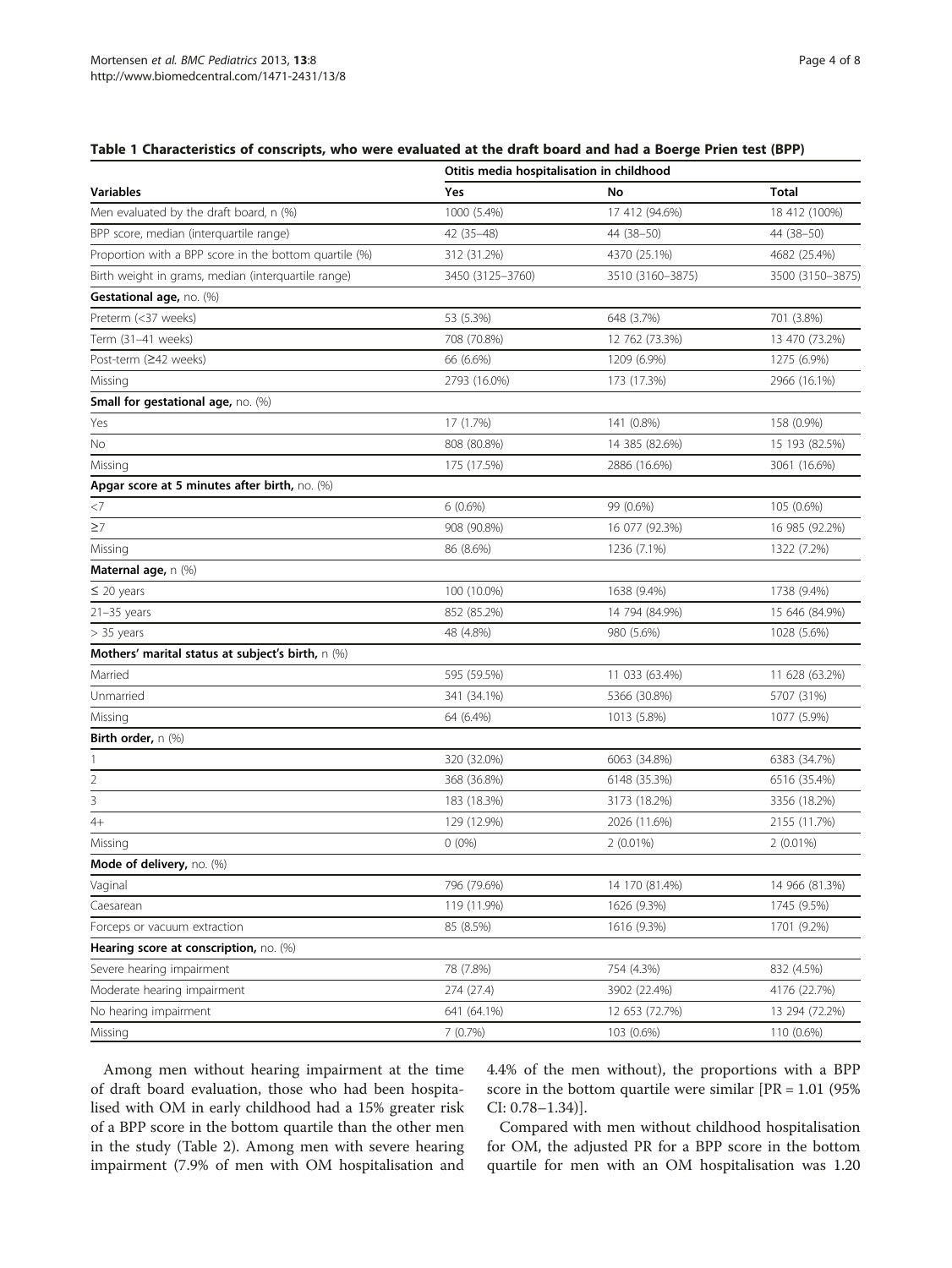<span id="page-4-0"></span>

## Table 2 Distribution of Boerge Prien test (BPP) scores and prevalence ratios, stratified according to hearing score

|                                                  | Otitis media hospitalisation<br>in childhood |                |
|--------------------------------------------------|----------------------------------------------|----------------|
|                                                  | Yes                                          | No             |
| Severe hearing impairment<br>(hearing score 0-3) |                                              |                |
| Number, %                                        | 78 (7.9%)                                    | 754 (4.4%)     |
| Median BPP (quartile)                            | $40(32-47)$                                  | $39(33-46)$    |
| Men with a BPP in the bottom quartile            | 33 (42.3%)                                   | 313 (41.5%)    |
| PR for BPP in the bottom quartile, 95% CI        | $1.01(0.78 - 1.34)$                          | 1 (reference)  |
| Moderate hearing impairment<br>(hearing score 4) |                                              |                |
| Number, %                                        | 274 (27.6%)                                  | 3902 (22.5%)   |
| Median BPP (quartile)                            | $41(33 - 46)$                                | 43 (38-49)     |
| Men with a BPP in the bottom quartile            | 105 (38.3%)                                  | 1107 (28.4%)   |
| PR for BPP in the bottom quartile, 95% CI        | $1.35(1.15 - 1.58)$                          | 1 (reference)  |
| No hearing impairment<br>(hearing score 5)       |                                              |                |
| Number, %                                        | 641 (64.6%)                                  | 12 653 (73.1%) |
| Median BPP (quartile)                            | 43 (38-49)                                   | 44 (38–50)     |
| Men with a BPP in the bottom quartile            | 169 (26.4%)                                  | 2908 (22.9%)   |
| PR for BPP in the bottom quartile, 95% CI        | $1.15(1.01 - 1.32)$                          | 1 (reference)  |
| Total                                            | 993 (100%)                                   | 17 309 (100%)  |

(95% CI: 1.09–1.33) (Table [3](#page-5-0)). None of the potential confounding variables noticeably affected the PR estimates, either separately or in combination. Including men who did not come to the conscription examination by imputing their BPP values did not changes the estimates.

There was no major variation in the prevalence of GCSE by quartiles of BPP scores among men with and without an OM hospitalisation in early childhood, as the PR was 0.89 (95% CI: 0.59–1.33) for those in the bottom quartile of BPP scores and 0.96 (95% CI: 0.88–1.05) for those in the upper quartile (Table [4](#page-5-0)). Excluding men who previously had been diagnosed with meningitis also did not change the estimates.

Assuming the worst case scenario, with all exempt men having a BPP score in the bottom quartile, resulted in a PR of 1.29 (95% CI, 1.21 to 1.38), while the surplus for the best case scenario was a PR of 1.09 (95% CI, 0.99 to 1.21).

## **Discussion**

In this study of 18 412 conscripts, we examined longterm cognitive outcomes after hospitalisation for OM before age 8. Overall, we found that hospitalisation with OM in early childhood was associated with a slightly lower cognitive function in early adulthood except in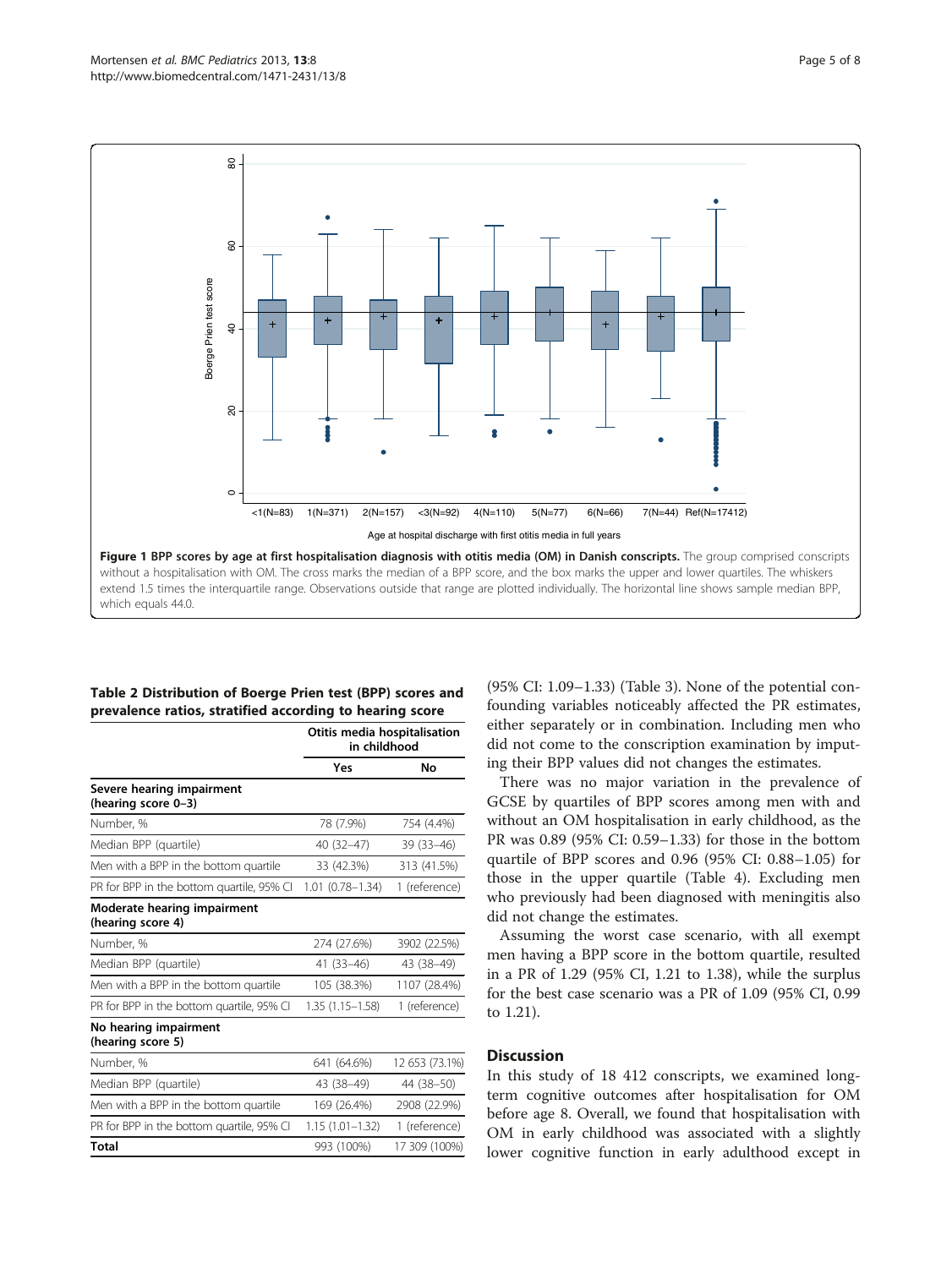|                                      | Total men with BPP score in the bottom quartile |             | PR for BPP score in the bottom quartile |                     |  |
|--------------------------------------|-------------------------------------------------|-------------|-----------------------------------------|---------------------|--|
|                                      |                                                 | n(%)        | n(%)                                    |                     |  |
|                                      |                                                 |             | <b>Crude PR</b>                         | Adjusted* PR        |  |
| Hospitalisation with OM              |                                                 |             |                                         |                     |  |
| No.                                  | 17412                                           | 4370 (25.1) |                                         |                     |  |
| Yes                                  | 1000                                            | 312 (31.2)  | $1.24(1.13 - 1.37)$                     | 1.20 (1.09-1.33)    |  |
| Age at first hospitalisation with OM |                                                 |             |                                         |                     |  |
| $<$ 1 year                           | 83                                              | 30(36.1)    | 1.44 (1.08-1.92)                        | 1.38 (1.04-1.83)    |  |
| $1-2$ years                          | 528                                             | 163(31.0)   | $1.23(1.07 - 1.40)$                     | $1.17(1.03 - 1.33)$ |  |
| 3-5 years                            | 279                                             | 85 (30.5)   | $1.22(1.02 - 1.45)$                     | 1.24 (1.03-1.49)    |  |
| 6-7 years                            | 110                                             | 34 (30.9)   | $1.23(0.93 - 1.63)$                     | 1.17 (0.89-1.54)    |  |

 $T \times 1$  score in the bottom quartile  $P$  for  $P$   $P$  for  $P$   $P$   $P$  score in the bottom quartile  $P$ 

<span id="page-5-0"></span>

| Table 3 Crude and adjusted prevalence ratios for Boerge Prien test (BPP) scores overall and according to age |  |  |
|--------------------------------------------------------------------------------------------------------------|--|--|
|--------------------------------------------------------------------------------------------------------------|--|--|

\*Based on log binomial regression using multiple imputation for the following variables: gestational age (<37, 37–41, >41), gestational age adjusted birth weight (SGA, non-SGA), birth order (1,2,3,4+), maternal age (20, 21-35, >35 years), marital status (married/unmarried), and Apgar score 5-minutes after birth (<7,  $\ge$  7).

men with severe hearing impairment at the time of draft board evaluation. We found no association between hospitalisation for OM in early childhood and GCSE beyond that explained by level of cognitive function.

Our study thus extends the findings by Bennett et al. who found that some developmental sequelae of OME could continue into the early teens [[10](#page-6-0)]. Our findings are in contrast to the studies of Roberts et al., Zumach et al., Grievink et al., and Johnson et al. [[9,11-13](#page-6-0)] who could not detect any negative consequences of OM and OME by 7 years of age. However, these studies were all smaller than our population-based study. Additionally, our findings also agree with those of Welch and Dawes, which indicate that OM in early childhood does not affect the level of education attained [[15\]](#page-6-0).

We only focused on those admitted to the hospital for OM in early childhood. By age 3 it is estimated that 80% of all children have experienced at least one episode of OM [[1](#page-6-0)], though only a minority of these children are admitted to the hospital. Admitted cases presumably represent more severe cases of OM. Still, other factors may influence whether or not a child is admitted to the hospital for OM, such as socioeconomic status (SES). Unfortunately, we had limited information on SES and were thus unable to determine whether our observed association could be explained by severity of OM or by other factors influencing hospitalisation for OM. In addition, hearing impairment is probably also related to the severity of OM [[5](#page-6-0)]. Yet, when we stratified according to hearing impairment at conscription examination, we found no differences in BPP among men hospitalised for OM in early childhood. This could indicate that the correlation between OM and low BPP cannot be explained by hearing loss alone.

Our study has other strengths and limitations. The possibility of certain types of selection biases was reduced by independent collection of data on OM and BPP scores in a population with tax-funded free access to health care and free hospitalisations, if indicated. Still, we examined outcomes among men who survived and stayed in the region to conscription age, rather than following a birth cohort. We also lacked data on the cognitive function of men exempt from conscript examination; if some were exempt because of conditions related to OM and lower cognitive function, we may have underestimated the association between hospitalisation for OM and cognitive function in young adulthood [[19\]](#page-6-0). However, imputing BPP scores for exempt men did not change our results. The sensitivity analysis showed that the risk of significant selection bias, because of the exempt men was minimal. In addition, our study relied on hospitalisation diagnoses, which may not have been

Table 4 Prevalence of GCSE among conscripts with and without hospitalisation for otitis media (OM), stratified by Boerge Prien test (BPP) scores

|                  | With GCSE   |                | <b>Without GCSE</b> |                |                     |
|------------------|-------------|----------------|---------------------|----------------|---------------------|
|                  | With OM n.% | Without OM n,% | With OM n.%         | Without OM n,% | <b>PR</b>           |
| BPP < 37         | 23(7.4)     | 363(8.3)       | 288 (92.6)          | 4000 (91.7)    | $0.89(0.59 - 1.33)$ |
| BPP 38-44        | 89 (28.7)   | 1481 (31.2)    | 221 (71.3)          | 3272 (68.8)    | $0.92(0.77 - 1.10)$ |
| <b>BPP 45-50</b> | 104 (52.8)  | 2389 (55)      | 93 (47.2)           | 1954 (45)      | $0.96(0.84 - 1.10)$ |
| BPP > 50         | 134 (74.0)  | 3022 (76.9)    | 47(26)              | 906(23.1)      | $0.96(0.88 - 1.05)$ |
| Total            | 7605 (41.4) |                | 10 781 (58.6)       |                |                     |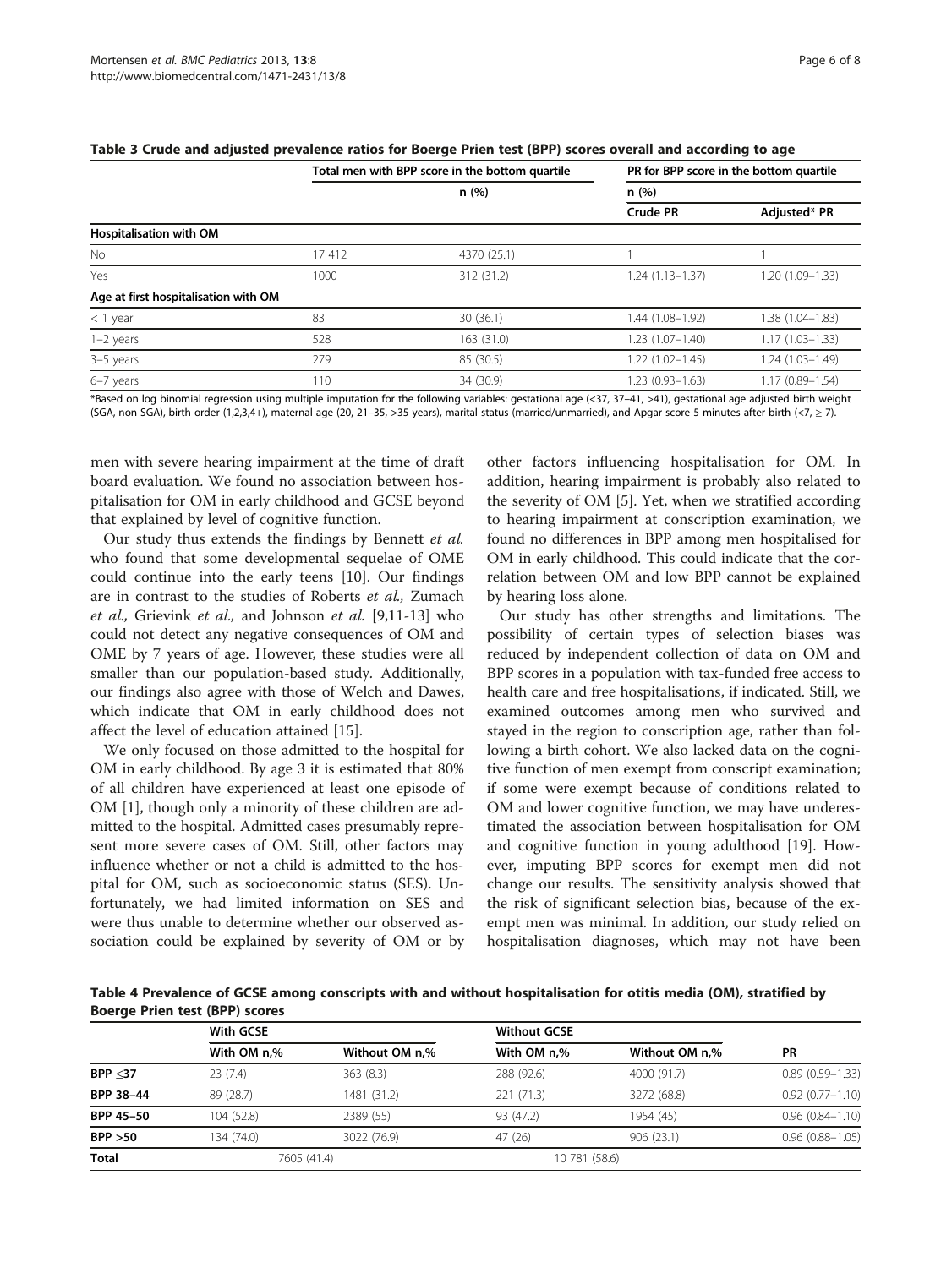<span id="page-6-0"></span>accurately registered [27]. Misclassification of the OM diagnosis could have biased our relative estimates toward the null. Moreover, we were able to control for several gestational factors, but we lacked information on variables related to maternal lifestyle, such as smoking, alcohol intake, and medication use. We also lacked information on the home environment, day-care attendance, and further social factors of the conscripts as children, all of which may be potential confounding factors [10,28-[31](#page-7-0)]. Although adjustment for measured confounders led to only minor changes in our estimates, unmeasured confounding can not be excluded as a potential explanation for the associations found in this study.

## Conclusion

Overall, we found a slightly lower cognitive function in early adulthood among men who were hospitalised with OM in early childhood. Further, we found no association between hospitalisation with OM and GCSE when the level of BPP was taken into account.

## **Endnote**

General Certificate of Secondary Education: is referring to the Danish Upper Secondary School Leaving Examination.

#### Abbreviations

BPP: Boerge Prien test (Danish Børge Prien Prøve); DNRP: Danish National Registry of Patients; GCSE: General Certificate of Secondary Education<sup>a</sup>; ; ICD: International Classification of Diseases; PR: Prevalence ratio; OM: Otitis media; OME: Otitis media with effusion; SES: Socioeconomic status; WAIS: Wechsler Adult Intelligence Scale.

#### Competing interests

The authors declare that they have no competing interests and no financial relations to disclose that are relevant to this article.

#### Authors' contributions

MM, RBN, NF, and MN contributed to the conception and design of the study. MM, RBN, and MN contributed to the analysis of the data. All authors contributed to the interpretation of the data, drafting or revising of the manuscript, and final approval for publication. MM and MN are the guarantors.

#### Acknowledgements

The study received financial support from the Clinical Epidemiological Research Foundation.

#### Author details

<sup>1</sup>Department of Clinical Epidemiology, Aarhus University Hospital, Olof Palmes Allé 43-45, 8200, Aarhus N, Denmark. <sup>2</sup>H.C. Andersen Children's Hospital, Odense University Hospital, Sdr. Boulevard 29, 5000, Odense C, Denmark.

#### Received: 6 July 2012 Accepted: 11 January 2013 Published: 15 January 2013

#### References

- Teele DW, Klein JO, Rosner B: Epidemiology of otitis media during the first seven years of life in children in greater Boston: a prospective, cohort study. J Infect Dis 1989, 160(1):83-94.
- Rovers MM: The burden of otitis media. Vaccine 2008, 26(Suppl 7):G2-G4.
- 4. Roberts JE, Burchinal MR, Zeisel SA: Otitis media in early childhood in relation to children's school-age language and academic skills. Pediatrics 2002, 110(4):696–706.
- 5. Monasta L, Ronfani L, Marchetti F, Montico M, Vecchi Brumatti L, Bavcar A, Grasso D, Barbiero C, Tamburlini G: Burden of disease caused by otitis media: systematic review and global estimates. PLoS One 2012, 7(4):e36226.
- 6. Gravel JS, Wallace IF, Ruben RJ: Auditory consequences of early mild hearing loss associated with otitis media. Acta Otolaryngol 1996, 116(2):219–221.
- 7. Colletti L, Mandala M, Zoccante L, Shannon RV, Colletti V: Infants versus older children fitted with cochlear implants: performance over 10 years. Int J Pediatr Otorhinolaryngol 2011, 75(4):504–509.
- 8. Carney AE, Moeller MP: Treatment efficacy: hearing loss in children. J Speech Lang Hear Res 1998, 41(1):S61–S84.
- 9. Roberts JE, Rosenfeld RM, Zeisel SA: Otitis media and speech and language: a meta-analysis of prospective studies. Pediatrics 2004, 113(3 Pt 1):e238–e248.
- 10. Bennett KE, Haggard MP, Silva PA, Stewart IA: Behaviour and developmental effects of otitis media with effusion into the teens. Arch Dis Child 2001, 85(2):91–95.
- 11. Zumach A, Gerrits E, Chenault M, Anteunis L: Long-term effects of early-life otitis media on language development. J Speech Lang Hear Res 2010, 53(1):34–43.
- 12. Grievink EH, Peters SA, van Bon WH, Schilder AG: The effects of early bilateral otitis media with effusion on language ability: a prospective cohort study. J Speech Hear Res 1993, 36(5):1004–1012.
- 13. Johnson DL, Swank PR, Owen MJ, Baldwin CD, Howie VM, McCormick DP: Effects of early middle ear effusion on child intelligence at three, five, and seven years of age. J Pediatr Psychol 2000, 25(1):5-13.
- 14. Paradise JL, Dollaghan CA, Campbell TF, Feldman HM, Bernard BS, Colborn DK, Rockette HE, Janosky JE, Pitcairn DL, Sabo DL, Kurs-Lasky M, Smith CG: Language, speech sound production, and cognition in three-year-old children in relation to otitis media in their first three years of life. Pediatrics 2000, 105(5):1119–1130.
- 15. Welch D, Dawes P: No negative outcomes of childhood middle ear disease in adulthood. Laryngoscope 2007, 117(3):466-469.
- 16. Lynge E, Sandegaard JL, Rebolj M: The Danish National Patient Register. Scand J Public Health 2011, 39(7 Suppl):30–33.
- 17. Frank L: Epidemiology, When an entire country is a cohort. Science 2000, 287(5462):2398–2399.
- 18. Kjøller M, Rasmussen NK: Danish Health and Morbidity Survey 2000...& trends since 1987. Denmark, Copenhagen: National Institute of Public Health; 2002.
- 19. Mortensen EL, Reinisch M, Teasdale TW: Intelligence as measured by the WAIS and military draft board group test. Scand J Psychol 1990, 31:315.
- 20. Knudsen LB, Olsen J: The Danish Medical Birth Registry. Dan Med Bull 1998, 45(3):320–323.
- 21. Military conscription board: Annex to the military conscription board's circular of 1 July 1985 of the procedures for conscription examination etc. Denmark, Copenhagen; 1985.
- 22. McNutt LA, Wu C, Xue X, Hafner JP: Estimating the relative risk in cohort studies and clinical trials of common outcomes. Am J Epidemiol 2003, 157(10):940–943.
- 23. Marsal K, Persson PH, Larsen T, Lilja H, Selbing A, Sultan B: Intrauterine growth curves based on ultrasonically estimated foetal weights. Acta Paediatr 1996, 85(7):843–848.
- 24. Schafer L: Joseph: Analysis of incomplete multivariate data. New York: Kluwer Academic Publishers Group; 1997.
- 25. Klebanoff MA, Cole SR: Use of multiple imputation in the epidemiologic literature. Am J Epidemiol 2008, 168(4):355–357.
- 26. Ehrenstein V, Pedersen L, Grijota M, Nielsen GL, Rothman KJ, Sorensen HT: Association of Apgar score at five minutes with long-term neurologic disability and cognitive function in a prevalence study of Danish conscripts. BMC Pregnancy Childbirth 2009, 9:14.
- 27. Green J, Wintfeld N: How accurate are hospital discharge data for evaluating effectiveness of care? Med Care 1993, 31(8):719–731.
- 28. Kerschner EJ: Chapter 639- Otitis Media. In Textbook of Pediatrics. 18th edition. Philadelphia: SAUNDERS ELSEVIER; 2007.